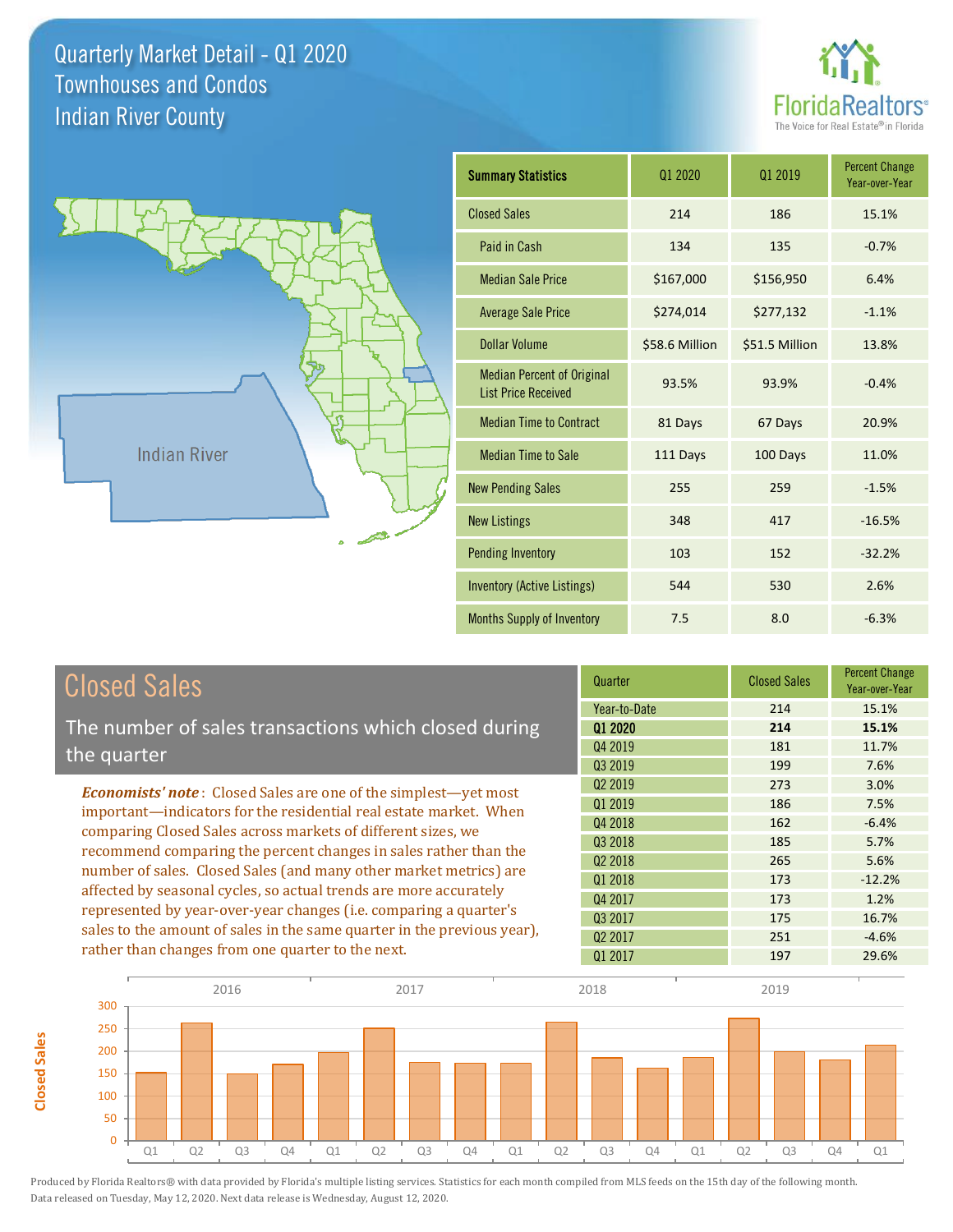

| <b>Cash Sales</b>                                                               | Quarter             | <b>Cash Sales</b> | <b>Percent Change</b><br>Year-over-Year |
|---------------------------------------------------------------------------------|---------------------|-------------------|-----------------------------------------|
|                                                                                 | Year-to-Date        | 134               | $-0.7%$                                 |
| The number of Closed Sales during the quarter in                                | Q1 2020             | 134               | $-0.7%$                                 |
| which buyers exclusively paid in cash                                           | Q4 2019             | 123               | 23.0%                                   |
|                                                                                 | 03 2019             | 138               | 17.9%                                   |
|                                                                                 | Q <sub>2</sub> 2019 | 190               | $-2.6%$                                 |
|                                                                                 | Q1 2019             | 135               | 0.0%                                    |
| <b>Economists' note</b> : Cash Sales can be a useful indicator of the extent to | Q4 2018             | 100               | $-12.3%$                                |
| which investors are participating in the market. Why? Investors are             | 03 2018             | 117               | $-12.7%$                                |
| far more likely to have the funds to purchase a home available up front,        | Q <sub>2</sub> 2018 | 195               | 2.6%                                    |
| whereas the typical homebuyer requires a mortgage or some other                 | 01 2018             | 135               | $-4.9%$                                 |
| form of financing. There are, of course, many possible exceptions, so           | Q4 2017             | 114               | $-13.0%$                                |
| this statistic should be interpreted with care.                                 | Q3 2017             | 134               | 34.0%                                   |
|                                                                                 | Q <sub>2</sub> 2017 | 190               | $-0.5%$                                 |
|                                                                                 | 01 2017             | 142               | 11.8%                                   |



**Cash Sales**



# Cash Sales as a Percentage of Closed Sales

The percentage of Closed Sales during the quarter which were Cash Sales

*Economists' note* : This statistic is simply another way of viewing Cash Sales. The remaining percentages of Closed Sales (i.e. those not paid fully in cash) each quarter involved some sort of financing, such as mortgages, owner/seller financing, assumed loans, etc.

| Year-to-Date        | 62.6%<br>$-13.8%$ |  |
|---------------------|-------------------|--|
|                     |                   |  |
| 01 2020             | 62.6%<br>$-13.8%$ |  |
| Q4 2019             | 68.0%<br>10.2%    |  |
| Q3 2019             | 69.3%<br>9.7%     |  |
| Q <sub>2</sub> 2019 | 69.6%<br>$-5.4%$  |  |
| 01 2019             | 72.6%<br>$-6.9%$  |  |
| Q4 2018             | 61.7%<br>$-6.4%$  |  |
| Q3 2018             | 63.2%<br>$-17.5%$ |  |
| Q <sub>2</sub> 2018 | 73.6%<br>$-2.8%$  |  |
| Q1 2018             | 78.0%<br>8.2%     |  |
| Q4 2017             | $-14.0%$<br>65.9% |  |
| Q3 2017             | 76.6%<br>14.8%    |  |
| Q <sub>2</sub> 2017 | 75.7%<br>4.3%     |  |
| Q1 2017             | 72.1%<br>$-13.8%$ |  |

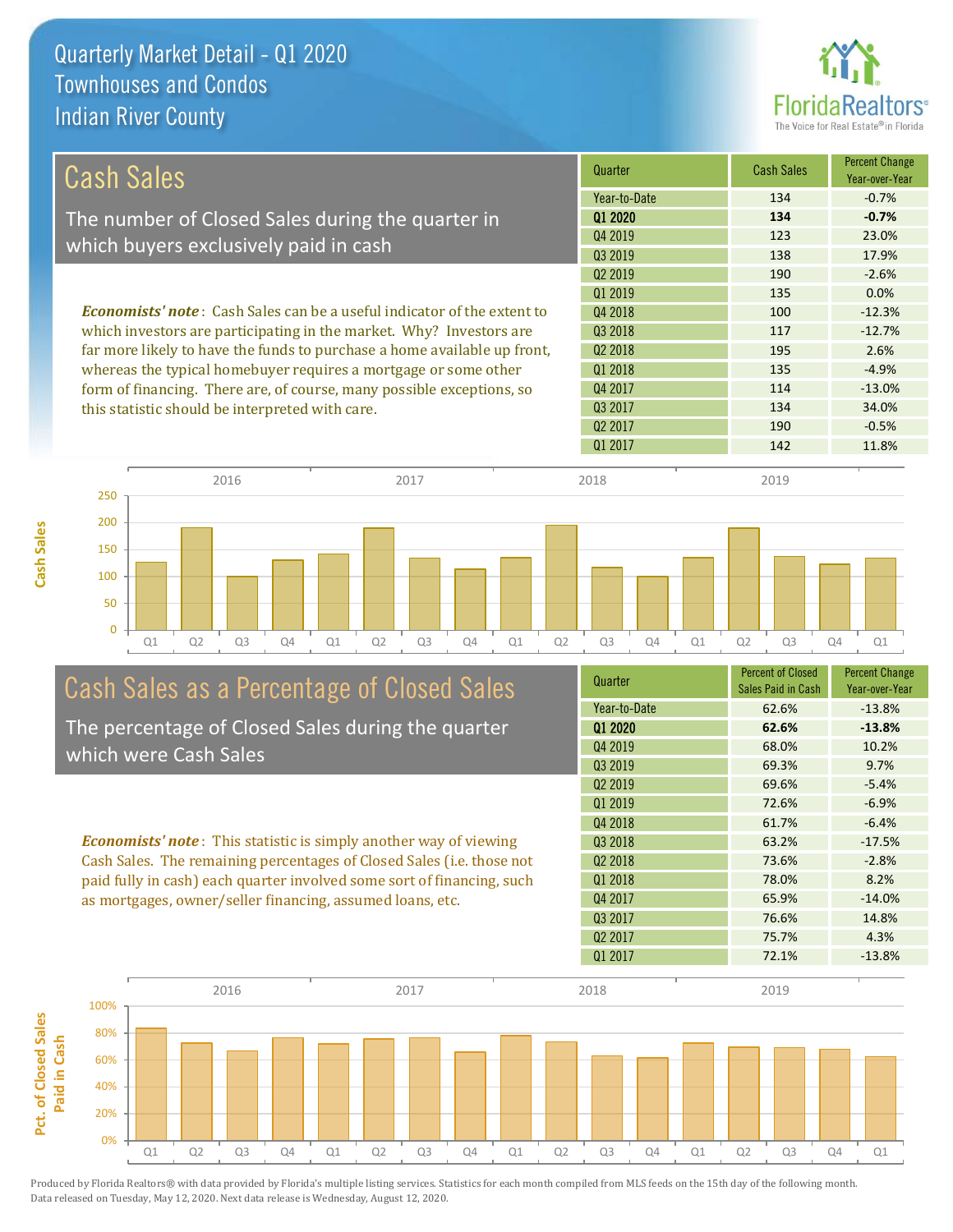

## Median Sale Price

The median sale price reported for the quarter (i.e. 50% of sales were above and 50% of sales were below)

*Economists' note* : Median Sale Price is our preferred summary statistic for price activity because, unlike Average Sale Price, Median Sale Price is not sensitive to high sale prices for small numbers of homes that may not be characteristic of the market area. Keep in mind that median price trends over time are not always solely caused by changes in the general value of local real estate. Median sale price only reflects the values of the homes that *sold* each quarter, and the mix of the types of homes that sell can change over time.

| Quarter             | <b>Median Sale Price</b> | <b>Percent Change</b><br>Year-over-Year |
|---------------------|--------------------------|-----------------------------------------|
| Year-to-Date        | \$167,000                | 6.4%                                    |
| Q1 2020             | \$167,000                | 6.4%                                    |
| Q4 2019             | \$149,000                | $-6.0%$                                 |
| Q3 2019             | \$154,250                | 3.6%                                    |
| Q <sub>2</sub> 2019 | \$174,000                | 8.8%                                    |
| Q1 2019             | \$156,950                | 20.7%                                   |
| Q4 2018             | \$158,500                | 15.1%                                   |
| Q3 2018             | \$148,950                | 14.6%                                   |
| Q <sub>2</sub> 2018 | \$160,000                | $-1.5%$                                 |
| Q1 2018             | \$130,000                | 6.6%                                    |
| Q4 2017             | \$137,750                | 11.5%                                   |
| Q3 2017             | \$130,000                | 0.0%                                    |
| Q <sub>2</sub> 2017 | \$162,500                | 22.2%                                   |
| Q1 2017             | \$122,000                | 11.7%                                   |



### Average Sale Price

The average sale price reported for the quarter (i.e. total sales in dollars divided by the number of sales)

*Economists' note* : Usually, we prefer Median Sale Price over Average Sale Price as a summary statistic for home prices. However, Average Sale Price does have its uses—particularly when it is analyzed alongside the Median Sale Price. For one, the relative difference between the two statistics can provide some insight into the market for higher-end homes in an area.

| Quarter             | <b>Average Sale Price</b> | <b>Percent Change</b><br>Year-over-Year |
|---------------------|---------------------------|-----------------------------------------|
| Year-to-Date        | \$274,014                 | $-1.1%$                                 |
| 01 2020             | \$274,014                 | $-1.1%$                                 |
| Q4 2019             | \$280,238                 | $-1.5%$                                 |
| Q3 2019             | \$242,414                 | 9.6%                                    |
| Q <sub>2</sub> 2019 | \$315,733                 | 9.9%                                    |
| Q1 2019             | \$277,132                 | 25.4%                                   |
| Q4 2018             | \$284,515                 | 40.6%                                   |
| Q3 2018             | \$221,186                 | $-1.6%$                                 |
| Q <sub>2</sub> 2018 | \$287,399                 | 8.4%                                    |
| 01 2018             | \$221,053                 | $-17.8%$                                |
| Q4 2017             | \$202,380                 | $-4.0%$                                 |
| Q3 2017             | \$224,740                 | 6.5%                                    |
| Q <sub>2</sub> 2017 | \$265,071                 | 19.6%                                   |
| Q1 2017             | \$269,049                 | 18.9%                                   |



Produced by Florida Realtors® with data provided by Florida's multiple listing services. Statistics for each month compiled from MLS feeds on the 15th day of the following month. Data released on Tuesday, May 12, 2020. Next data release is Wednesday, August 12, 2020.

**Average Sale Price**

**Average Sale Price**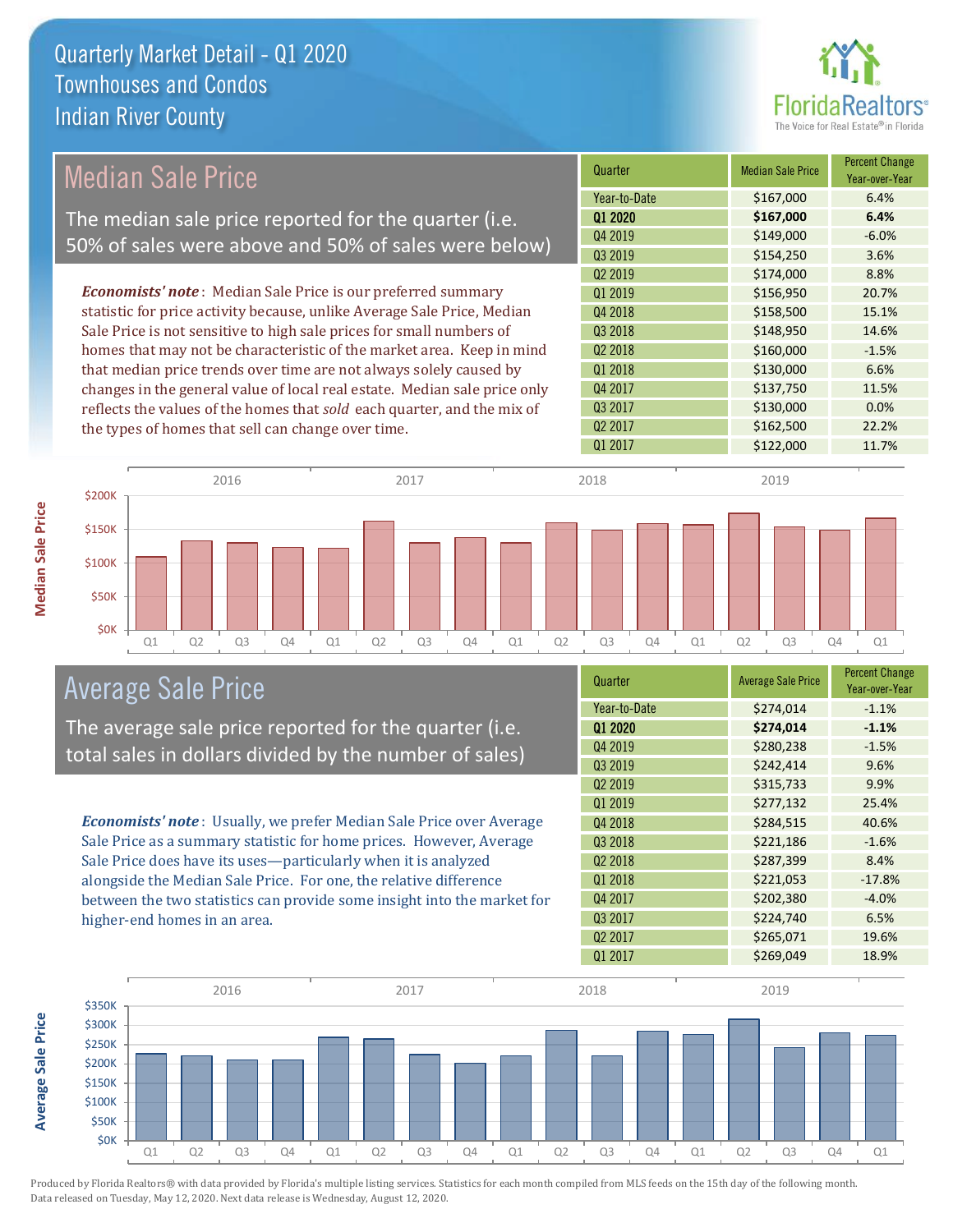

| Dollar Volume                                                                | Quarter             | <b>Dollar Volume</b> | <b>Percent Change</b><br>Year-over-Year |
|------------------------------------------------------------------------------|---------------------|----------------------|-----------------------------------------|
|                                                                              | Year-to-Date        | \$58.6 Million       | 13.8%                                   |
| The sum of the sale prices for all sales which closed                        | 01 2020             | \$58.6 Million       | 13.8%                                   |
| during the quarter                                                           | Q4 2019             | \$50.7 Million       | 10.0%                                   |
|                                                                              | Q3 2019             | \$48.2 Million       | 17.9%                                   |
|                                                                              | Q <sub>2</sub> 2019 | \$86.2 Million       | 13.2%                                   |
| <b>Economists' note</b> : Dollar Volume is simply the sum of all sale prices | 01 2019             | \$51.5 Million       | 34.8%                                   |
| in a given time period, and can quickly be calculated by multiplying         | Q4 2018             | \$46.1 Million       | 31.6%                                   |
| Closed Sales by Average Sale Price. It is a strong indicator of the health   | Q3 2018             | \$40.9 Million       | 4.0%                                    |
| of the real estate industry in a market, and is of particular interest to    | Q <sub>2</sub> 2018 | \$76.2 Million       | 14.5%                                   |
| real estate professionals, investors, analysts, and government agencies.     | Q1 2018             | \$38.2 Million       | $-27.8%$                                |
| Potential home sellers and home buyers, on the other hand, will likely       | Q4 2017             | \$35.0 Million       | $-2.9%$                                 |
| be better served by paying attention to trends in the two components         | Q3 2017             | \$39.3 Million       | 24.2%                                   |
| of Dollar Volume (i.e. sales and prices) individually.                       | Q <sub>2</sub> 2017 | \$66.5 Million       | 14.2%                                   |



# Median Percent of Original List Price Received

The median of the sale price (as a percentage of the original list price) across all properties selling during the quarter

*Economists' note* : The Median Percent of Original List Price Received is useful as an indicator of market recovery, since it typically rises as buyers realize that the market may be moving away from them and they need to match the selling price (or better it) in order to get a contract on the house. This is usually the last measure to indicate a market has shifted from down to up, so it is what we would call a *lagging* indicator.

| Quarter             | Med. Pct. of Orig.<br><b>List Price Received</b> | <b>Percent Change</b><br>Year-over-Year |
|---------------------|--------------------------------------------------|-----------------------------------------|
| Year-to-Date        | 93.5%                                            | $-0.4%$                                 |
| Q1 2020             | 93.5%                                            | $-0.4%$                                 |
| Q4 2019             | 94.2%                                            | 0.3%                                    |
| Q3 2019             | 93.0%                                            | $-0.9%$                                 |
| Q <sub>2</sub> 2019 | 93.5%                                            | $-1.5%$                                 |
| 01 2019             | 93.9%                                            | $-1.3%$                                 |
| Q4 2018             | 93.9%                                            | $-1.5%$                                 |
| Q3 2018             | 93.8%                                            | 0.1%                                    |
| Q <sub>2</sub> 2018 | 94.9%                                            | 1.4%                                    |
| 01 2018             | 95.1%                                            | 0.7%                                    |
| Q4 2017             | 95.3%                                            | 1.9%                                    |
| Q3 2017             | 93.7%                                            | 0.9%                                    |
| Q <sub>2</sub> 2017 | 93.6%                                            | $-0.1%$                                 |
| 01 2017             | 94.4%                                            | 0.3%                                    |

Q1 2017 **\$53.0 Million 54.2%** 

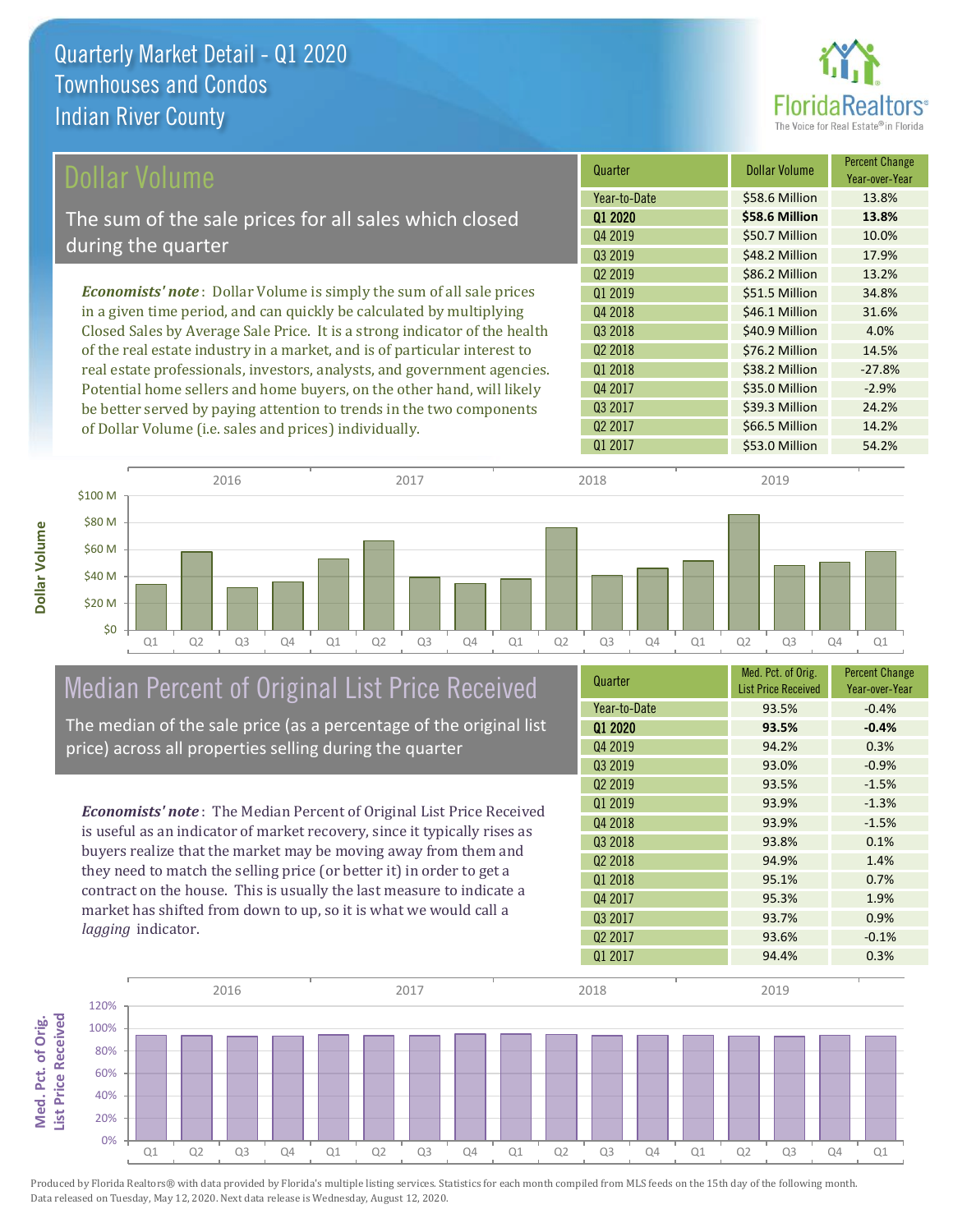

## Median Time to Contract

The median number of days between the listing date and contract date for all Closed Sales during the quarter

*Economists' note* : Like Time to Sale, Time to Contract is a measure of the length of the home selling process calculated for sales which closed during the quarter. The difference is that Time to Contract measures the number of days between the initial listing of a property and the signing of the contract which eventually led to the closing of the sale. When the gap between Median Time to Contract and Median Time to Sale grows, it is usually a sign of longer closing times and/or declining numbers of cash sales.

| Quarter             | <b>Median Time to</b><br>Contract | <b>Percent Change</b><br>Year-over-Year |
|---------------------|-----------------------------------|-----------------------------------------|
| Year-to-Date        | 81 Days                           | 20.9%                                   |
| 01 2020             | 81 Days                           | 20.9%                                   |
| Q4 2019             | 52 Days                           | $-27.8%$                                |
| Q3 2019             | 76 Days                           | 18.8%                                   |
| Q <sub>2</sub> 2019 | 48 Days                           | 26.3%                                   |
| Q1 2019             | 67 Days                           | 45.7%                                   |
| Q4 2018             | 72 Days                           | 28.6%                                   |
| Q3 2018             | 64 Days                           | 28.0%                                   |
| Q <sub>2</sub> 2018 | 38 Days                           | $-33.3%$                                |
| Q1 2018             | 46 Days                           | $-13.2%$                                |
| Q4 2017             | 56 Days                           | $-11.1%$                                |
| Q3 2017             | 50 Days                           | $-24.2%$                                |
| Q <sub>2</sub> 2017 | 57 Days                           | $-8.1%$                                 |
| Q1 2017             | 53 Days                           | 29.3%                                   |
|                     |                                   |                                         |



### Median Time to Sale

**Median Time to** 

**Median Time to** 

The median number of days between the listing date and closing date for all Closed Sales during the quarter

*Economists' note* : Time to Sale is a measure of the length of the home selling process, calculated as the number of days between the initial listing of a property and the closing of the sale. *Median* Time to Sale is the amount of time the "middle" property selling this month was on the market. That is, 50% of homes selling this month took *less* time to sell, and 50% of homes took *more* time to sell. Median Time to Sale gives a more accurate picture than Average Time to Sale, which can be skewed upward by small numbers of properties taking an abnormally long time to sell.

| Quarter             | <b>Median Time to Sale</b> | <b>Percent Change</b><br>Year-over-Year |
|---------------------|----------------------------|-----------------------------------------|
| Year-to-Date        | 111 Days                   | 11.0%                                   |
| Q1 2020             | 111 Days                   | 11.0%                                   |
| Q4 2019             | 86 Days                    | $-25.2%$                                |
| Q3 2019             | 118 Days                   | 8.3%                                    |
| Q <sub>2</sub> 2019 | 95 Days                    | 15.9%                                   |
| Q1 2019             | 100 Days                   | 25.0%                                   |
| Q4 2018             | 115 Days                   | 11.7%                                   |
| Q3 2018             | 109 Days                   | 1.9%                                    |
| Q2 2018             | 82 Days                    | $-15.5%$                                |
| Q1 2018             | 80 Days                    | $-13.0%$                                |
| Q4 2017             | 103 Days                   | $-1.9%$                                 |
| Q3 2017             | 107 Days                   | $-12.3%$                                |
| Q <sub>2</sub> 2017 | 97 Days                    | $-7.6%$                                 |
| Q1 2017             | 92 Days                    | 9.5%                                    |

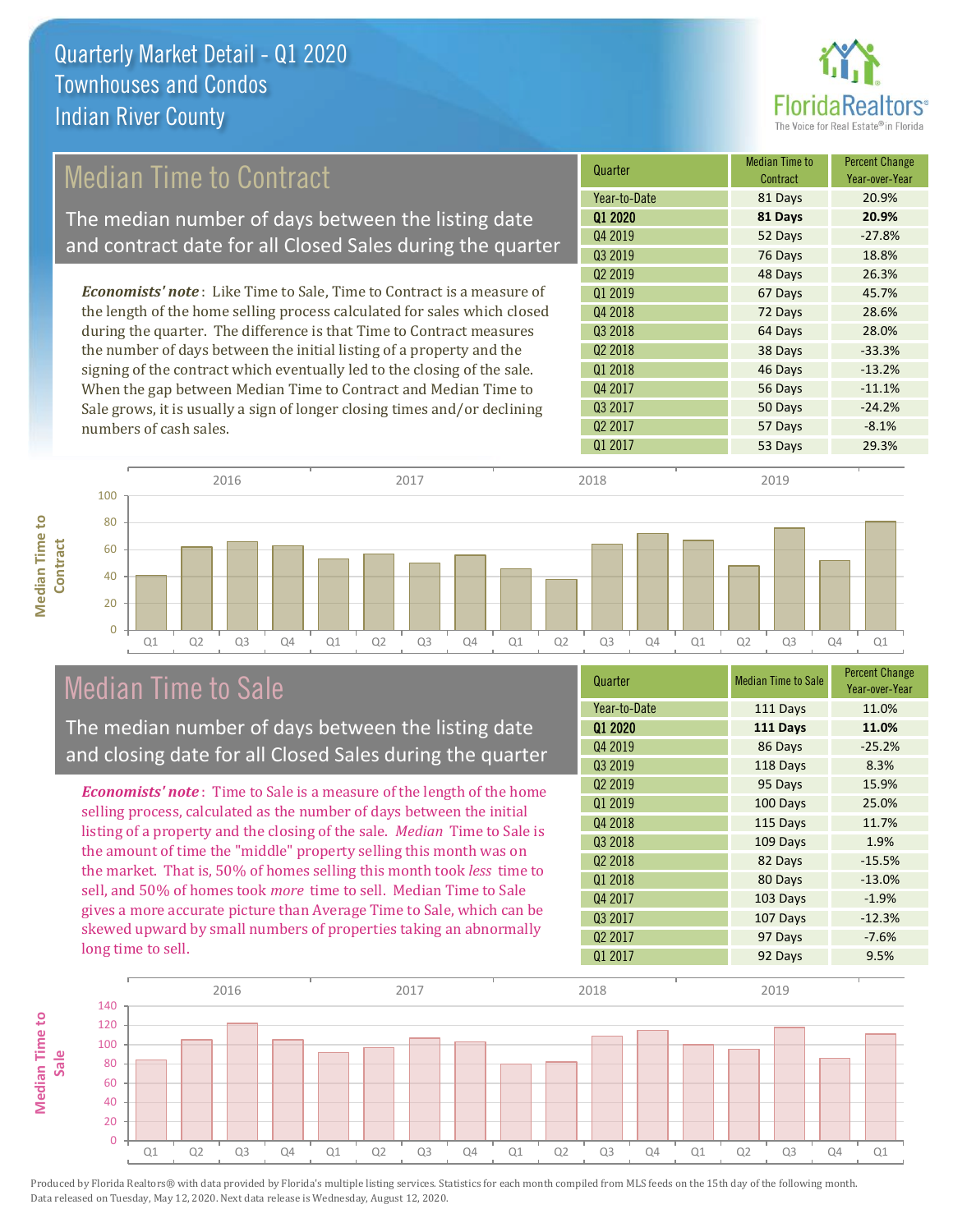

| <b>New Pending Sales</b>                                                      | Quarter             | <b>New Pending Sales</b> | <b>Percent Change</b><br>Year-over-Year |
|-------------------------------------------------------------------------------|---------------------|--------------------------|-----------------------------------------|
|                                                                               | Year-to-Date        | 255                      | $-1.5%$                                 |
| The number of listed properties that went under                               | 01 2020             | 255                      | $-1.5%$                                 |
|                                                                               | Q4 2019             | 185                      | 22.5%                                   |
| contract during the quarter                                                   | Q3 2019             | 185                      | $-1.6%$                                 |
|                                                                               | Q <sub>2</sub> 2019 | 253                      | 5.9%                                    |
| <b>Economists' note:</b> Because of the typical length of time it takes for a | 01 2019             | 259                      | $-5.8%$                                 |
| sale to close, economists consider Pending Sales to be a decent               | Q4 2018             | 151                      | $-11.7%$                                |
| indicator of potential future Closed Sales. It is important to bear in        | 03 2018             | 188                      | 11.2%                                   |
| mind, however, that not all Pending Sales will be closed successfully.        | Q <sub>2</sub> 2018 | 239                      | 9.1%                                    |
| So, the effectiveness of Pending Sales as a future indicator of Closed        | 01 2018             | 275                      | 4.6%                                    |
| Sales is susceptible to changes in market conditions such as the              | Q4 2017             | 171                      | $-2.8%$                                 |
| availability of financing for homebuyers and the inventory of                 | Q3 2017             | 169                      | 1.2%                                    |
| distressed properties for sale.                                               | Q <sub>2</sub> 2017 | 219                      | 0.9%                                    |



# New Listings

The number of properties put onto the market during the quarter

*Economists' note* : New Listings tend to rise in delayed response to increasing prices, so they are often seen as a lagging indicator of market health. As prices rise, potential sellers raise their estimations of value—and in the most recent cycle, rising prices have freed up many potential sellers who were previously underwater on their mortgages. Note that in our calculations, we take care to not include properties that were recently taken off the market and quickly relisted, since these are not really *new* listings.

| Quarter             | <b>New Listings</b> | <b>Percent Change</b><br>Year-over-Year |
|---------------------|---------------------|-----------------------------------------|
| Year-to-Date        | 348                 | $-16.5%$                                |
| 01 2020             | 348                 | $-16.5%$                                |
| Q4 2019             | 336                 | 17.5%                                   |
| Q3 2019             | 234                 | $-2.5%$                                 |
| Q <sub>2</sub> 2019 | 268                 | 2.3%                                    |
| Q1 2019             | 417                 | 4.8%                                    |
| Q4 2018             | 286                 | 18.7%                                   |
| Q3 2018             | 240                 | 38.7%                                   |
| Q <sub>2</sub> 2018 | 262                 | $-0.8%$                                 |
| 01 2018             | 398                 | 23.6%                                   |
| Q4 2017             | 241                 | 9.5%                                    |
| Q3 2017             | 173                 | 2.4%                                    |
| Q <sub>2</sub> 2017 | 264                 | 22.8%                                   |
| 01 2017             | 322                 | $-0.6%$                                 |

Q1 2017 263 263 16.4%



Produced by Florida Realtors® with data provided by Florida's multiple listing services. Statistics for each month compiled from MLS feeds on the 15th day of the following month. Data released on Tuesday, May 12, 2020. Next data release is Wednesday, August 12, 2020.

**New Listings**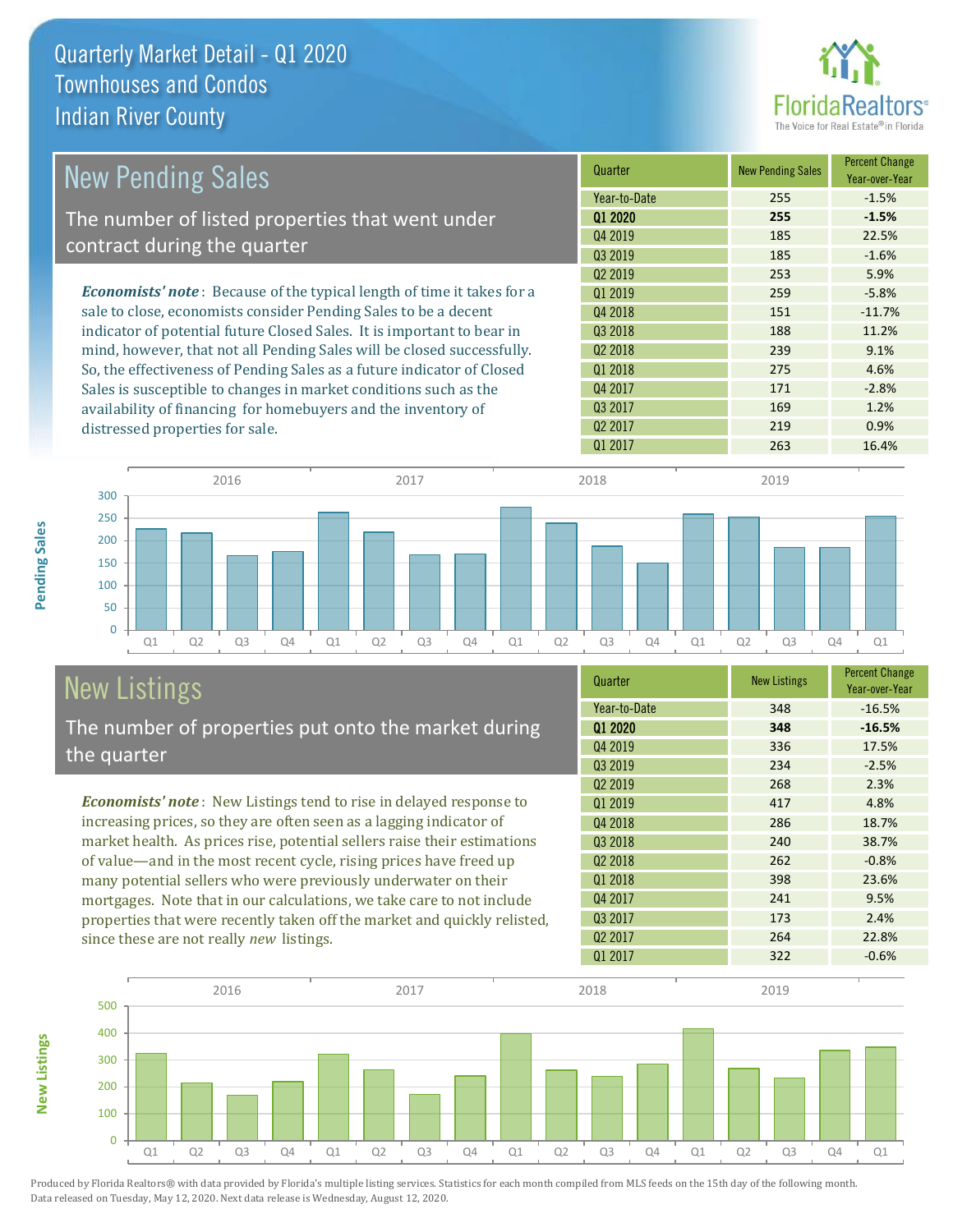

| <b>Inventory (Active Listings)</b>                                           | Quarter             | Inventory | <b>Percent Change</b><br>Year-over-Year |
|------------------------------------------------------------------------------|---------------------|-----------|-----------------------------------------|
|                                                                              | YTD (Monthly Avg)   | 537       | 2.7%                                    |
| The number of property listings active at the end of                         | Q1 2020             | 544       | 2.6%                                    |
| the quarter                                                                  | Q4 2019             | 539       | 21.7%                                   |
|                                                                              | Q3 2019             | 418       | 14.5%                                   |
|                                                                              | Q <sub>2</sub> 2019 | 463       | 28.6%                                   |
| <b>Economists' note</b> : There are a number of ways to define and calculate | 01 2019             | 530       | 27.7%                                   |
| Inventory. Our method is to simply count the number of active listings       | Q4 2018             | 443       | 35.9%                                   |
| on the last day of the quarter, and hold this number to compare with         | Q3 2018             | 365       | 15.9%                                   |
| the same quarter the following year. Inventory rises when New                | Q <sub>2</sub> 2018 | 360       | 0.6%                                    |
| Listings are outpacing the number of listings that go off-market             | Q1 2018             | 415       | 15.9%                                   |
| (regardless of whether they actually sell). Likewise, it falls when New      | Q4 2017             | 326       | $-0.9%$                                 |
| Listings aren't keeping up with the rate at which homes are going off-       | Q3 2017             | 315       | 3.6%                                    |



## Months Supply of Inventory

market.

**Inventory**

An estimate of the number of months it will take to deplete the current Inventory given recent sales rates

*Economists' note* : MSI is a useful indicator of market conditions. The benchmark for a balanced market (favoring neither buyer nor seller) is 5.5 months of inventory. Anything higher is traditionally a buyers' market, and anything lower is a sellers' market. There is no single accepted way of calculating MSI. A common method is to divide current Inventory by the most recent month's Closed Sales count, but this count is a usually poor predictor of future Closed Sales due to seasonal cycles. To eliminate seasonal effects, we use the 12-month average of monthly Closed Sales instead.

| Quarter                  | <b>Months Supply</b> | <b>Percent Change</b><br>Year-over-Year |
|--------------------------|----------------------|-----------------------------------------|
| <b>YTD (Monthly Avg)</b> | 7.5                  | $-5.1%$                                 |
| 01 2020                  | 7.5                  | $-6.3%$                                 |
| Q4 2019                  | 7.7                  | 13.2%                                   |
| Q3 2019                  | 6.1                  | 10.9%                                   |
| Q <sub>2</sub> 2019      | 6.9                  | 25.5%                                   |
| Q1 2019                  | 8.0                  | 23.1%                                   |
| Q4 2018                  | 6.8                  | 38.8%                                   |
| Q3 2018                  | 5.5                  | 14.6%                                   |
| Q <sub>2</sub> 2018      | 5.5                  | $-1.8%$                                 |
| Q1 2018                  | 6.5                  | 18.2%                                   |
| Q4 2017                  | 4.9                  | $-9.3%$                                 |
| Q3 2017                  | 4.8                  | $-4.0%$                                 |
| Q <sub>2</sub> 2017      | 5.6                  | 7.7%                                    |
| Q1 2017                  | 5.5                  | $-5.2%$                                 |

 $Q1\,2017$   $358$   $-10.3\%$ 

Q2 2017 358 6.5%

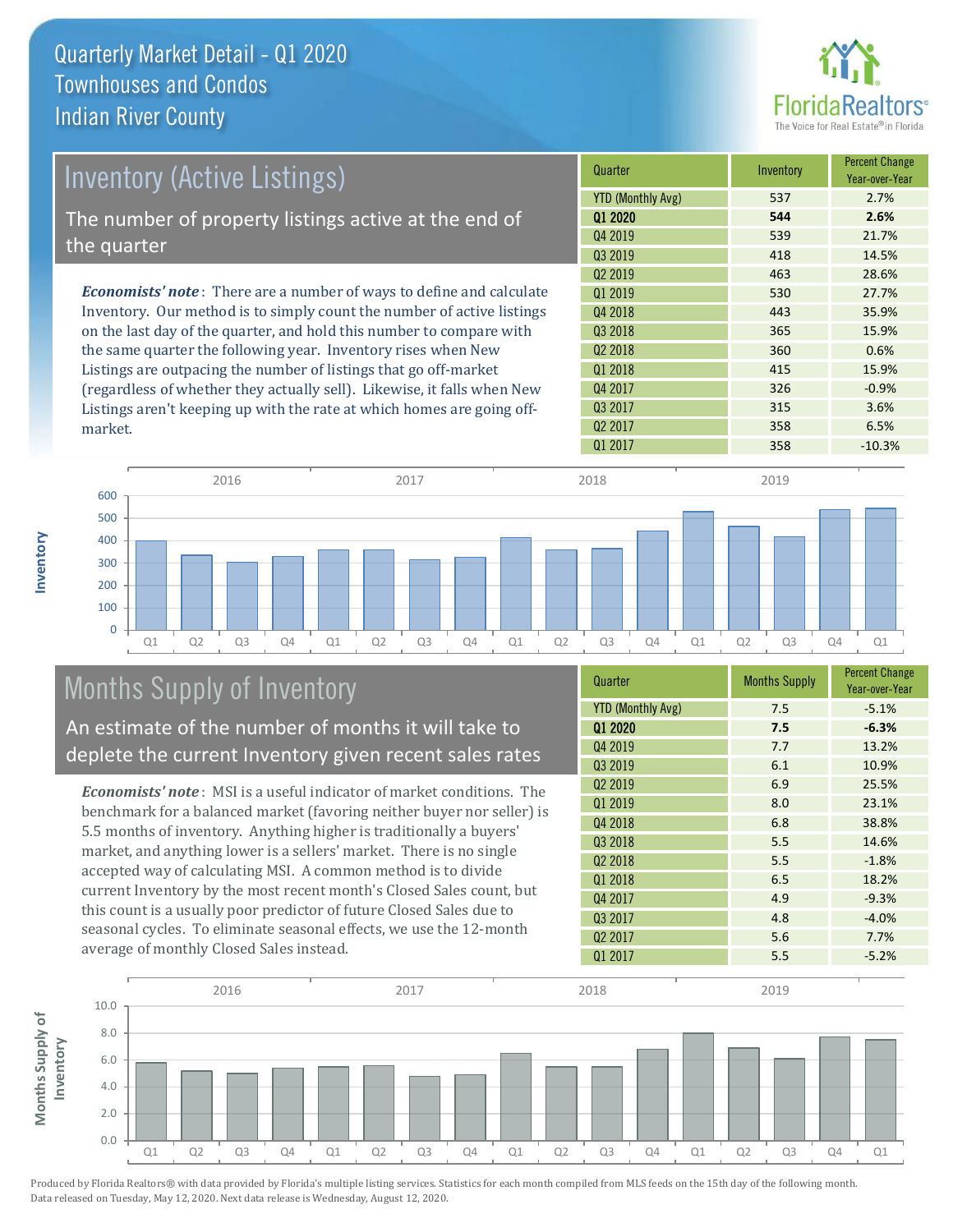

## Closed Sales by Sale Price

The number of sales transactions which closed during the quarter

*Economists' note:* Closed Sales are one of the simplest—yet most important—indicators for the residential real estate market. When comparing Closed Sales across markets of different sizes, we recommend comparing the percent changes in sales rather than the number of sales. Closed Sales (and many other market metrics) are affected by seasonal cycles, so actual trends are more accurately represented by year-over-year changes (i.e. comparing a quarter's sales to the amount of sales in the same quarter in the previous year), rather than changes from one quarter to the next.





### Median Time to Contract by Sale Price The median number of days between the listing date and contract date for all Closed Sales during the quarter

*Economists' note* : Like Time to Sale, Time to Contract is a measure of the length of the home selling process calculated for sales which closed during the quarter. The difference is that Time to Contract measures the number of days between the initial listing of a property and the signing of the contract which eventually led to the closing of the sale. When the gap between Median Time to Contract and Median Time to Sale grows, it is usually a sign of longer closing times and/or declining numbers of cash sales.

| Sale Price            | <b>Median Time to</b><br>Contract | <b>Percent Change</b><br>Year-over-Year |
|-----------------------|-----------------------------------|-----------------------------------------|
| Less than \$50,000    | 154 Days                          | 352.9%                                  |
| $$50,000 - $99,999$   | 80 Days                           | 33.3%                                   |
| $$100,000 - $149,999$ | 47 Days                           | 11.9%                                   |
| \$150,000 - \$199,999 | 46 Days                           | $-45.2%$                                |
| \$200,000 - \$249,999 | 61 Days                           | $-56.1%$                                |
| \$250,000 - \$299,999 | 73 Days                           | $-73.2%$                                |
| \$300,000 - \$399,999 | 118 Days                          | 21.6%                                   |
| \$400,000 - \$599,999 | 228 Days                          | 240.3%                                  |
| \$600,000 - \$999,999 | 113 Days                          | 36.1%                                   |
| \$1,000,000 or more   | 112 Days                          | $-23.3%$                                |



Produced by Florida Realtors® with data provided by Florida's multiple listing services. Statistics for each month compiled from MLS feeds on the 15th day of the following month. Data released on Tuesday, May 12, 2020. Next data release is Wednesday, August 12, 2020.

**Median Time to Contract**

**Median Time to Contract**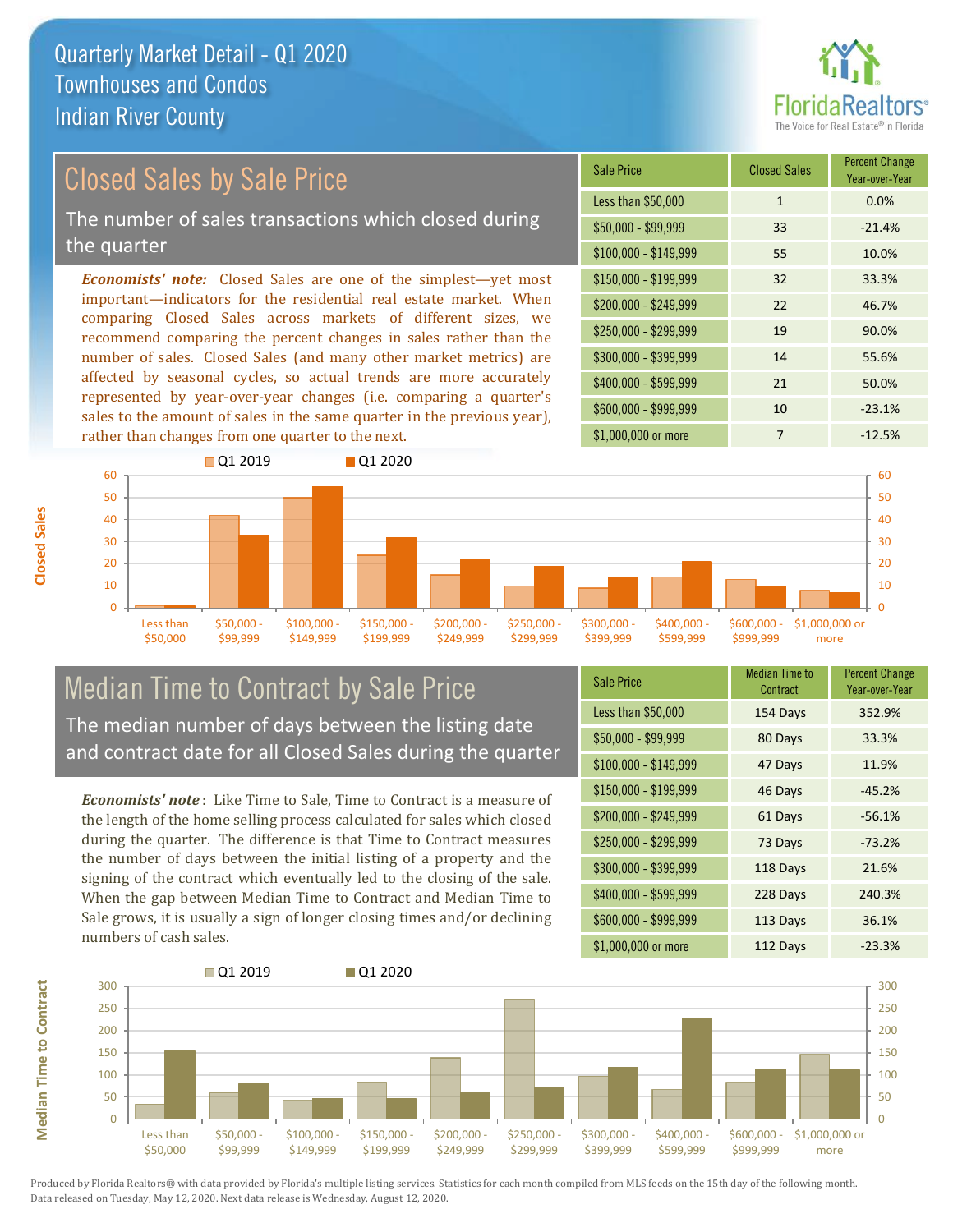

# New Listings by Initial Listing Price

The number of properties put onto the market during the quarter

*Economists' note:* New Listings tend to rise in delayed response to increasing prices, so they are often seen as a lagging indicator of market health. As prices rise, potential sellers raise their estimations of value—and in the most recent cycle, rising prices have freed up many potential sellers who were previously underwater on their mortgages. Note that in our calculations, we take care to not include properties that were recently taken off the market and quickly relisted, since these are not really *new* listings.

| <b>Initial Listing Price</b> | <b>New Listings</b> | <b>Percent Change</b><br>Year-over-Year |
|------------------------------|---------------------|-----------------------------------------|
| Less than \$50,000           | 0                   | N/A                                     |
| $$50,000 - $99,999$          | 48                  | $-26.2%$                                |
| $$100,000 - $149,999$        | 84                  | $-1.2%$                                 |
| $$150,000 - $199,999$        | 49                  | $-5.8%$                                 |
| \$200,000 - \$249,999        | 29                  | 52.6%                                   |
| \$250,000 - \$299,999        | 29                  | $-3.3%$                                 |
| \$300,000 - \$399,999        | 32                  | $-25.6%$                                |
| \$400,000 - \$599,999        | 29                  | $-37.0%$                                |
| \$600,000 - \$999,999        | 22                  | $-55.1%$                                |
| \$1,000,000 or more          | 26                  | $-7.1%$                                 |



### Inventory by Current Listing Price The number of property listings active at the end of the quarter

*Economists' note* : There are a number of ways to define and calculate Inventory. Our method is to simply count the number of active listings on the last day of the quarter, and hold this number to compare with the same quarter the following year. Inventory rises when New Listings are outpacing the number of listings that go off-market (regardless of whether they actually sell). Likewise, it falls when New Listings aren't keeping up with the rate at which homes are going offmarket.

| <b>Current Listing Price</b> | Inventory | <b>Percent Change</b><br>Year-over-Year |
|------------------------------|-----------|-----------------------------------------|
| Less than \$50,000           | 0         | N/A                                     |
| $$50,000 - $99,999$          | 69        | 27.8%                                   |
| $$100,000 - $149,999$        | 86        | 17.8%                                   |
| $$150,000 - $199,999$        | 54        | $-6.9%$                                 |
| \$200,000 - \$249,999        | 39        | 50.0%                                   |
| \$250,000 - \$299,999        | 57        | 7.5%                                    |
| \$300,000 - \$399,999        | 70        | $-2.8%$                                 |
| $$400,000 - $599,999$        | 65        | $-9.7%$                                 |
| \$600,000 - \$999,999        | 54        | $-22.9%$                                |
| \$1,000,000 or more          | 50        | $-3.8%$                                 |



Produced by Florida Realtors® with data provided by Florida's multiple listing services. Statistics for each month compiled from MLS feeds on the 15th day of the following month. Data released on Tuesday, May 12, 2020. Next data release is Wednesday, August 12, 2020.

**Inventory**